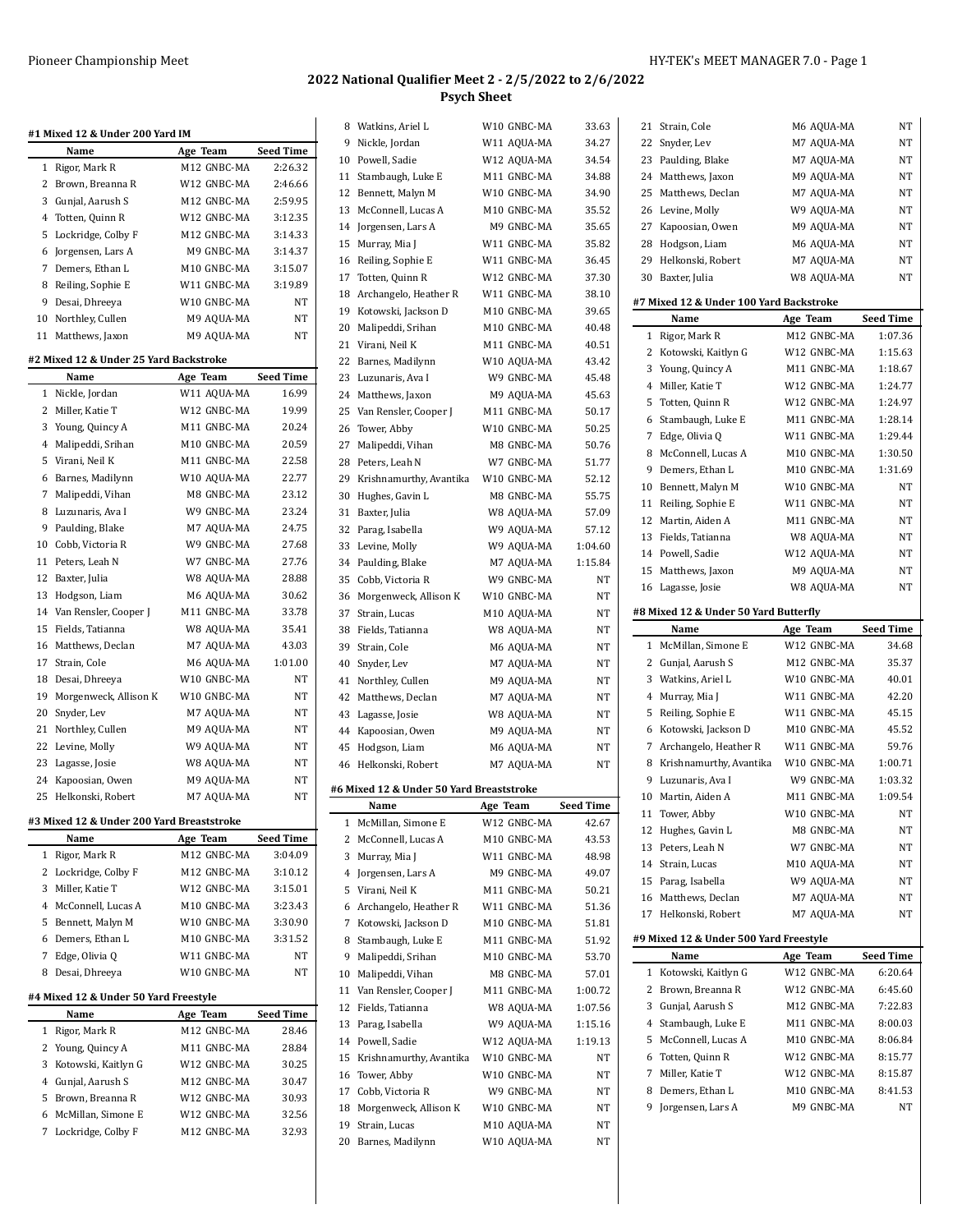### Pioneer Championship Meet National Meet All Allen Managers (2008) HY-TEK's MEET MANAGER 7.0 - Page 2

### **2022 National Qualifier Meet 2 - 2/5/2022 to 2/6/2022 Psych Sheet**

|              | Name                                     | Age Team                   | <b>Seed Time</b>                              |
|--------------|------------------------------------------|----------------------------|-----------------------------------------------|
| 1            | Duquette, Joseph P                       | M15 GNBC-MA                | 2:03.14                                       |
| 2            | Fontaine, Aisha N                        | W15 GNBC-MA                | 2:20.95                                       |
| 3            | Freeman, Kaila M                         | W16 GNBC-MA                | 2:23.58                                       |
| 4            | Kammerzelt, Beau J                       | M13 GNBC-MA                | 2:27.00                                       |
| 5            | Gupta, Agrim                             | M16 GNBC-MA                | 2:27.32                                       |
| 6            | Thayer, Jordan C                         | W14 GNBC-MA                | 2:30.57                                       |
| 7            | Thayer, Mia M                            | W13 GNBC-MA                | 2:34.69                                       |
| 8            | Tower, Will                              | M14 GNBC-MA                | 2:42.99                                       |
| 9            | Sigle, Cohen K                           | M13 GNBC-MA                | 2:44.48                                       |
|              | 10 Peters, Rachael M                     | W14 GNBC-MA                | 2:51.96                                       |
| 11           | McConnell, Jordan R                      | W13 GNBC-MA                | 2:52.55                                       |
| 12           | Pennington, Cara G                       | W14 GNBC-MA                | 3:02.13                                       |
|              | 13 Stambaugh, Cameron A                  | M14 GNBC-MA                | 3:11.73                                       |
|              | 14 Muniz, Isabella                       | W14 AQUA-MA                | 3:25.67                                       |
|              |                                          |                            |                                               |
|              | #11 Mixed 13 & Over 50 Yard Butterfly    |                            |                                               |
|              | Name                                     | Age Team                   | Seed Time                                     |
| $\mathbf{1}$ | McGurk, Francis H                        | M17 GNBC-MA                | 27.09                                         |
| 2            | Tierney, Jordan E                        | W18 GNBC-MA                | 28.02                                         |
| 3            | Kleinmeulman, Aiden J                    | M17 GNBC-MA                | 28.70                                         |
|              | 4 Kammerzelt, Beau J                     | M13 GNBC-MA                | 28.74                                         |
| 5            | Konkle, Andrew D                         | M14 GNBC-MA                | 28.83                                         |
| 6            | Gupta, Agrim                             | M16 GNBC-MA                | 30.57                                         |
| 7            | King, Madison K                          | W13 GNBC-MA                | 31.64                                         |
| 8            | Howard, Gianna R                         | W14 GNBC-MA                | 32.18                                         |
| 9            | Parag, Joshua                            | M13 AQUA-MA                | 32.21                                         |
| 10           | Miller, Katelyn E                        | W15 GNBC-MA                | 33.40                                         |
| 11           | Peters, Rachael M                        | W14 GNBC-MA                | 34.68                                         |
|              | 12 Freeman, Kendyl N                     | W13 GNBC-MA                | 34.73                                         |
| 13           | McConnell, Jordan R                      | W13 GNBC-MA                | 38.66                                         |
|              | 14 McGurk, Aoife M                       | W14 GNBC-MA                | 39.03                                         |
| 15           | Muniz, Isabella                          | W14 AQUA-MA                | 40.98                                         |
| 16           | Rodgers, Micah J                         | M13 GNBC-MA                | 46.53                                         |
| 17           | Conte, Amanda                            | W17 AQUA-MA                | 1:00.07                                       |
|              | #12 Mixed 13 & Over 25 Yard Backstroke   |                            |                                               |
|              | Name                                     | Age Team                   | <b>Seed Time</b>                              |
|              |                                          |                            | 14.74                                         |
| 1            |                                          | W15 GNBC-MA                |                                               |
| 2            | Kleinmeulman, Cayla E<br>Wayland, Kyra D | W13 GNBC-MA                |                                               |
| 3            | Rodgers, Micah J                         | M13 GNBC-MA                |                                               |
|              |                                          |                            |                                               |
| 5            | 4 Nickle, Juliet                         | W13 AQUA-MA<br>W13 AQUA-MA |                                               |
| 6            | Benson, Lillie<br>Smith, Owen            |                            | 15.54<br>23.03<br>NΤ<br>NΤ<br>NΤ              |
|              |                                          | M13 AQUA-MA                |                                               |
|              | #13 Mixed 13 & Over 50 Yard Breaststroke |                            |                                               |
|              | Name                                     | Age Team                   |                                               |
| 1            | McGurk, Francis H                        | M17 GNBC-MA                |                                               |
| 2            | Fontaine, Aisha N                        | W15 GNBC-MA                |                                               |
|              | 3 Brown, Kira A                          | W14 GNBC-MA                |                                               |
|              | 4 Konkle, Andrew D                       | M14 GNBC-MA                | Seed Time<br>30.86<br>32.40<br>34.66<br>34.78 |
| 5            | Kleinmeulman, Aiden J                    | M17 GNBC-MA                | 35.98                                         |
| 6            | Thayer, Jordan C                         | W14 GNBC-MA                |                                               |
| 7            | Tower, Will                              | M14 GNBC-MA                | 38.87<br>39.24                                |
| 8            | Sigle, Cohen K                           | M13 GNBC-MA                | 40.90                                         |
| 9            | Freeman, Kaila M                         | W16 GNBC-MA                |                                               |
|              | 10 Glatt, Jayden                         | M14 AQUA-MA                |                                               |
|              | 11 Benson, Lillie                        | W13 AQUA-MA                |                                               |
|              | 12 Muniz, Ramon                          | M13 AQUA-MA                |                                               |
|              | 13 McGurk, Aoife M                       | W14 GNBC-MA                | 41.32<br>41.48<br>44.76<br>45.80<br>45.95     |

|    | #14 Mixed 13 & Over 50 Yard Freestyle     |             |                  |
|----|-------------------------------------------|-------------|------------------|
|    | Name                                      | Age Team    | <b>Seed Time</b> |
| 1  | McGurk, Francis H                         | M17 GNBC-MA | 24.15            |
| 2  | Tierney, Jordan E                         | W18 GNBC-MA | 24.21            |
| 3  | Konkle, Andrew D                          | M14 GNBC-MA | 25.39            |
| 4  | Kleinmeulman, Aiden J                     | M17 GNBC-MA | 26.10            |
| 5  | Pennington, Ella M                        | W17 GNBC-MA | 26.12            |
| 6  | Fontaine, Aisha N                         | W15 GNBC-MA | 26.84            |
| 7  | Wayland, Kyra D                           | W13 GNBC-MA | 27.52            |
| 8  | Tower, Will                               | M14 GNBC-MA | 27.61            |
| 9  | Howard, Gianna R                          | W14 GNBC-MA | 27.94            |
| 10 | Kleinmeulman, Cayla E                     | W15 GNBC-MA | 27.95            |
| 11 | Thayer, Mia M                             | W13 GNBC-MA | 28.55            |
| 12 | Kammerzelt, Beau J                        | M13 GNBC-MA | 28.58            |
| 13 | King, Madison K                           | W13 GNBC-MA | 28.59            |
|    | 14 Parag, Joshua                          | M13 AQUA-MA | 29.15            |
|    | 15 Thayer, Jordan C                       | W14 GNBC-MA | 29.19            |
| 16 | Miller, Katelyn E                         | W15 GNBC-MA | 30.03            |
| 17 | McConnell, Jordan R                       | W13 GNBC-MA | 30.27            |
| 18 |                                           | W13 GNBC-MA | 30.28            |
|    | Freeman, Kendyl N                         |             |                  |
| 19 | Glatt, Jayden                             | M14 AQUA-MA | 30.98            |
| 20 | Stambaugh, Cameron A                      | M14 GNBC-MA | 31.44            |
| 21 | Muniz, Ramon                              | M13 AQUA-MA | 32.63            |
| 22 | Pennington, Cara G                        | W14 GNBC-MA | 32.89            |
| 23 | Peters, Rachael M                         | W14 GNBC-MA | 33.46            |
| 24 | McGurk, Aoife M                           | W14 GNBC-MA | 34.59            |
| 25 | Sigle, Cohen K                            | M13 GNBC-MA | 34.78            |
|    | 26 Nickle, Juliet                         | W13 AQUA-MA | 35.90            |
| 27 | Muniz, Isabella                           | W14 AQUA-MA | 36.51            |
| 28 | Benson, Lillie                            | W13 AQUA-MA | 36.77            |
| 29 | Smith, Owen                               | M13 AQUA-MA | NT               |
|    | #15 Mixed 13 & Over 200 Yard Butterfly    |             |                  |
|    | Name                                      | Age Team    | <b>Seed Time</b> |
|    |                                           |             |                  |
| 1  | Duquette, Joseph P                        | M15 GNBC-MA | 2:15.14          |
|    |                                           |             |                  |
|    | #16 Mixed 13 & Over 100 Yard Backstroke   |             |                  |
|    | Name                                      | Age Team    | <b>Seed Time</b> |
| 1  | Freeman, Kaila M                          | W16 GNBC-MA | 1:06.14          |
| 2  | King, Madison K                           | W13 GNBC-MA | 1:07.60          |
| 3  | Kleinmeulman, Cayla E                     | W15 GNBC-MA | 1:07.65          |
| 4  | Freeman, Kendyl N                         | W13 GNBC-MA | 1:10.22          |
| 5  | Kleinmeulman, Aiden J                     | M17 GNBC-MA | 1:10.39          |
| 6  | Howard, Gianna R                          | W14 GNBC-MA | 1:11.52          |
|    | 7 Wayland, Kyra D                         | W13 GNBC-MA | 1:14.86          |
| 8  | Parag, Joshua                             | M13 AQUA-MA | 1:18.19          |
| 9  | Gupta, Agrim                              | M16 GNBC-MA | 1:20.09          |
|    | #17 Mixed 13 & Over 200 Yard Breaststroke |             |                  |
|    | Name                                      | Age Team    | Seed Time        |
| 1  | Fontaine, Aisha N                         | W15 GNBC-MA | 2:34.97          |
| 2  | Brown, Kira A                             | W14 GNBC-MA | 2:38.91          |
|    | 3 Thayer, Jordan C                        | W14 GNBC-MA | 2:56.16          |
|    | 4 McConnell, Jordan R                     | W13 GNBC-MA | 2:56.86          |
|    |                                           |             |                  |
| 5  | Miller, Katelyn E                         | W15 GNBC-MA | 3:09.69          |
| 6  | Conte, Amanda                             | W17 AQUA-MA | 3:18.16          |
| 7  | Benson, Lillie                            | W13 AQUA-MA | 3:22.82          |
|    | 8 Glatt, Jayden                           | M14 AQUA-MA | 3:24.41          |
| 9  | Tower, Will                               | M14 GNBC-MA | 3:26.48          |
| 10 | Rodgers, Micah J                          | M13 GNBC-MA | 3:30.56          |
|    |                                           |             |                  |
|    |                                           |             |                  |
|    |                                           |             |                  |
|    |                                           |             |                  |
|    |                                           |             |                  |

|              | #18 Mixed 13 & Over 500 Yard Freestyle     |                         |                  |
|--------------|--------------------------------------------|-------------------------|------------------|
|              | Name                                       | Age Team                | <b>Seed Time</b> |
| 1            | Duquette, Joseph P                         | M15 GNBC-MA             | 4:59.55          |
| 2            | Tierney, Jordan E                          | W18 GNBC-MA             | 5:22.16          |
|              | 3 Brown, Kira A                            | W14 GNBC-MA             | 5:41.95          |
|              | 4 Howard, Gianna R                         | W14 GNBC-MA             | 6:07.55          |
|              | 5 Thayer, Mia M                            | W13 GNBC-MA             | 6:09.11          |
|              |                                            | M13 GNBC-MA             | 6:12.58          |
|              | 6 Kammerzelt, Beau J                       |                         |                  |
| 7            | Stambaugh, Cameron A                       | M14 GNBC-MA             | 6:44.02          |
|              | 8 McConnell, Jordan R                      | W13 GNBC-MA             | 6:48.32          |
|              | 9 Sigle, Cohen K                           | M13 GNBC-MA             | <b>NT</b>        |
|              | #19 Mixed 12 & Under 400 Yard IM           |                         |                  |
|              | Name                                       | Age Team                | <b>Seed Time</b> |
|              | 1 Brown, Breanna R                         | W12 GNBC-MA             | 5:57.77          |
|              | 2 McGurk, Luka C                           | M11 GNBC-MA             | 6:37.13          |
|              | 3 Demers, Ethan L                          | M10 GNBC-MA             | 7:09.39          |
|              | 4 Desai, Dhreeya                           | W10 GNBC-MA             | NT               |
|              | #20 Mixed 12 & Under 25 Yard Breaststroke  |                         |                  |
|              | Name                                       | Age Team                | <b>Seed Time</b> |
|              | 1 Watkins, Ariel L                         | W10 GNBC-MA             | 21.31            |
|              | 2 Young, Quincy A                          | M11 GNBC-MA             | 22.40            |
|              | 3 Kotowski, Kaitlyn G                      | W12 GNBC-MA             | 26.86            |
|              | 4 Huntley, Corinna I                       | W9 GNBC-MA              | 30.07            |
|              | 5 Peters, Leah N                           | W7 GNBC-MA              | NT               |
|              | 6 Subramaniam, Shlok                       | M10 GNBC-MA             | NT               |
|              | 7 Desai, Dhreeya                           | W10 GNBC-MA             | NΤ               |
|              | #21 Mixed 12 & Under 200 Yard Backstroke   |                         |                  |
|              | Name                                       | Age Team                | <b>Seed Time</b> |
|              | 1 Jorgensen, Annika L                      | W12 GNBC-MA             | 2:27.73          |
|              | 2 Rigor, Mark R                            | M12 GNBC-MA             | 2:29.17          |
|              | 3 Gunjal, Aarush S                         | M12 GNBC-MA             | 2:54.28          |
|              | 4 Totten, Quinn R                          | W12 GNBC-MA             | 3:09.80          |
|              | 5 Jorgensen, Lars A                        | M9 GNBC-MA              | 3:12.76          |
|              | 6 Desai, Dhreeya                           | W10 GNBC-MA             | <b>NT</b>        |
|              |                                            |                         |                  |
|              | #22 Mixed 12 & Under 25 Yard Freestyle     |                         |                  |
|              | Name                                       | Age Team<br>M11 GNBC-MA | <b>Seed Time</b> |
|              | 1 Young, Quincy A                          |                         | 14.11            |
| $\mathbf{2}$ | Bennett, Malyn M                           | W10 GNBC-MA             | 16.71            |
| 3            | Huntley, Cassandra S                       | W11 GNBC-MA             | 17.42            |
|              | 4 Reiling, Sophie E                        | W11 GNBC-MA             | 17.65            |
| 5.           | Jackson, Madison S                         | W10 GNBC-MA             | 18.96            |
|              | 6 Kotowski, Jackson D                      |                         |                  |
|              |                                            | M10 GNBC-MA             | 19.98            |
| 7            | Rohit, Aarush V                            | M11 GNBC-MA             | 20.42            |
|              | 8 Jackson, London R                        | W8 GNBC-MA              | 20.52            |
|              | 9 McConnell, Lucas A                       | M10 GNBC-MA             | 20.64            |
|              | 10 Huntley, Corinna I                      | W9 GNBC-MA              | 20.83            |
|              | 11 Brinkman, Hannah                        | W12 AQUA-MA             | 22.81            |
|              | 12 Peters, Leah N                          | W7 GNBC-MA              | 25.13            |
|              | 13 Rohit, Nishil V                         | M7 GNBC-MA              | NΤ               |
|              | 14 Subramaniam, Shlok                      | M10 GNBC-MA             | NΤ               |
|              | #23 Mixed 12 & Under 100 Yard Breaststroke |                         |                  |
|              | Name                                       | Age Team                | Seed Time        |
|              | 1 Jorgensen, Annika L                      | W12 GNBC-MA             | 1:22.18          |
|              | 2 Edge, Olivia Q                           | W11 GNBC-MA             | 1:24.11          |
|              | 3 McConnell, Lucas A                       | M10 GNBC-MA             | 1:30.62          |
|              | 4 Gunjal, Aarush S                         | M12 GNBC-MA             | 1:32.68          |
|              | 5 Miller, Katie T                          | W12 GNBC-MA             | 1:33.75          |
|              | 6 Demers, Ethan L                          | M10 GNBC-MA             | 1:37.61          |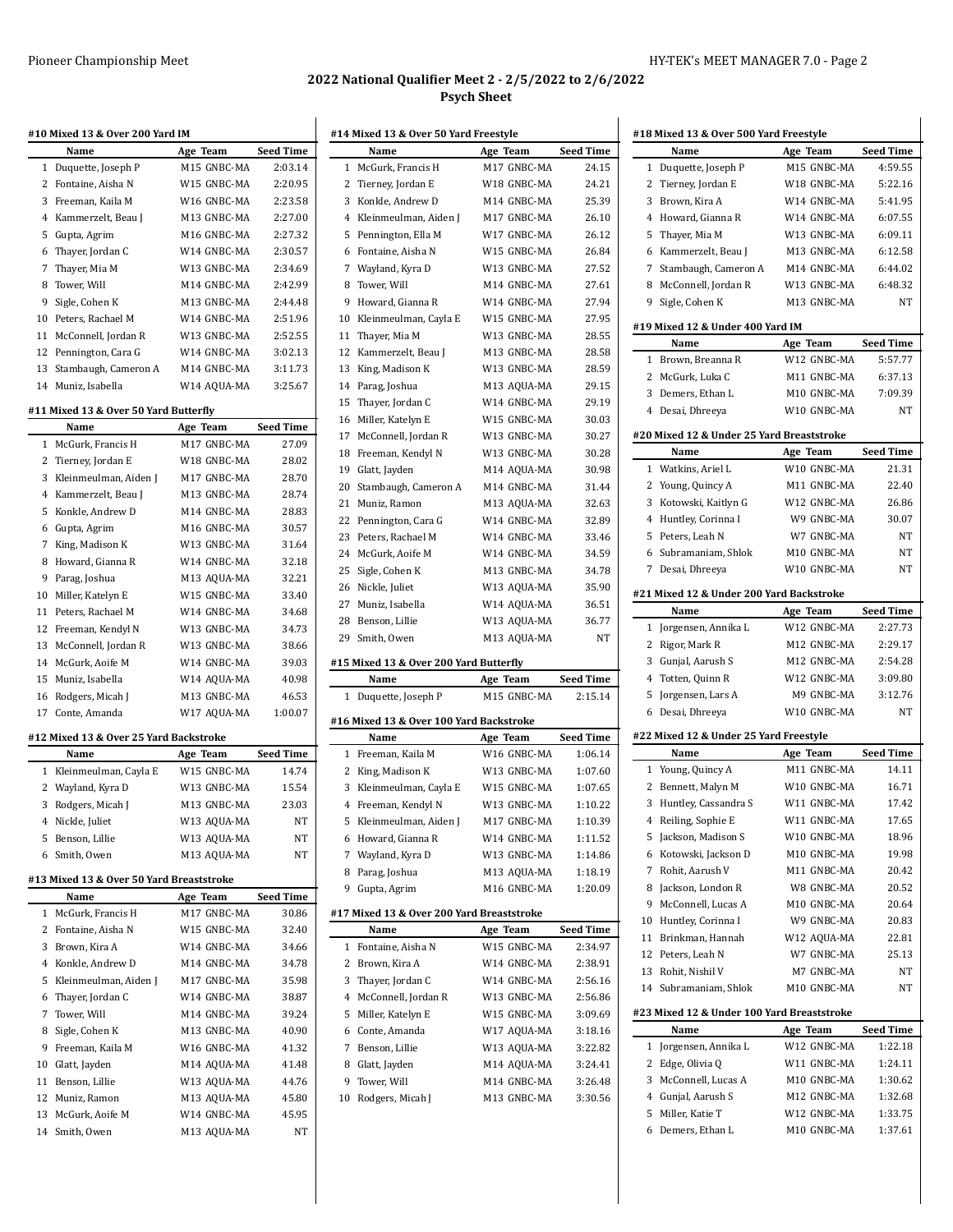**#27 Mixed 12 & Under 100 Yard IM**

**Name Age Team** 1 Rigor, Mark R M12 GNBC-MA 2 Demers, Ethan L M10 GNBC-MA 3 Bennett, Malyn M W10 GNBC-MA 4 Totten, Quinn R W12 GNBC-MA 5 Stambaugh, Luke E M11 GNBC-MA 6 Malipeddi, Srihan M10 GNBC-MA 7 Jackson, Madison S W10 GNBC-MA 8 Brinkman, Hannah W12 AQUA-MA 9 Hughes, Gavin L M8 GNBC-MA 10 Rohit, Aarush V M11 GNBC-MA 11 Huntley, Cassandra S W11 GNBC-MA 12 Helkonski, Robert M7 AQUA-MA **#28 Mixed 12 & Under 25 Yard Butterfly Name Age Team** 1 Watkins, Ariel L W10 GNBC-MA 2 Reiling, Sophie E W11 GNBC-MA 3 Jackson, London R W8 GNBC-MA 4 Peters, Leah N W7 GNBC-MA

**#23 ... (Mixed 12 & Under 100 Yard Breaststroke)**

8 Malipeddi, Srihan M10 GNBC-MA 9 Malipeddi, Vihan M8 GNBC-MA 10 Hughes, Gavin L M8 GNBC-MA 11 Helkonski, Robert M7 AQUA-MA **#24 Mixed 12 & Under 100 Yard Butterfly Name Age Team** 1 Rigor, Mark R M12 GNBC-MA 2 McGurk, Luka C M11 GNBC-MA 3 Totten, Quinn R W12 GNBC-MA 4 Jorgensen, Lars A M9 GNBC-MA **#25 Mixed 12 & Under 50 Yard Backstroke Name Age Team** 1 Jorgensen, Annika L W12 GNBC-MA 2 Edge, Olivia Q W11 GNBC-MA 3 Gunjal, Aarush S M12 GNBC-MA 4 Miller, Katie T W12 GNBC-MA 5 Totten, Quinn R W12 GNBC-MA 6 Watkins, Ariel L W10 GNBC-MA 7 Stambaugh, Luke E M11 GNBC-MA 8 McConnell, Lucas A M10 GNBC-MA 9 Brinkman, Hannah W12 AQUA-MA 10 Malipeddi, Vihan M8 GNBC-MA 11 Rohit, Aarush V M11 GNBC-MA 12 Krishnamurthy, Avantika W10 GNBC-MA 13 Jackson, Madison S W10 GNBC-MA 14 Jackson, London R W8 GNBC-MA 15 Rohit, Nishil V M7 GNBC-MA 16 Huntley, Cassandra S W11 GNBC-MA **#26 Mixed 12 & Under 200 Yard Freestyle Name Age Team** 1 Kotowski, Kaitlyn G W12 GNBC-MA 2 Brown, Breanna R W12 GNBC-MA 3 Jorgensen, Lars A M9 GNBC-MA 4 Reiling, Sophie E W11 GNBC-MA 5 McConnell, Lucas A M10 GNBC-MA 6 Kotowski, Jackson D M10 GNBC-MA

# **2022 National Qualifier Meet 2 - 2/5/2022 to 2/6/2022**

**Psych Sheet** 5 Rohit, Nishil V M7 GNBC-MA NT

| 7 Bennett, Malyn M                    | W10 GNBC-MA | 1:43.56   |    | 6 Subramaniam, Shlok                     | M10 GNBC-MA | NΤ               |
|---------------------------------------|-------------|-----------|----|------------------------------------------|-------------|------------------|
| 8 Malipeddi, Srihan                   | M10 GNBC-MA | 1:51.99   |    | 7 Huntley, Corinna I                     | W9 GNBC-MA  | NT               |
| 9 Malipeddi, Vihan                    | M8 GNBC-MA  | 2:00.41   |    |                                          |             |                  |
|                                       |             |           |    | #29 Mixed 12 & Under 100 Yard Freestyle  |             |                  |
| 10 Hughes, Gavin L                    | M8 GNBC-MA  | NT        |    | Name                                     | Age Team    | <b>Seed Time</b> |
| 1 Helkonski, Robert                   | M7 AQUA-MA  | NT        |    | 1 Jorgensen, Annika L                    | W12 GNBC-MA | 1:02.88          |
| 4 Mixed 12 & Under 100 Yard Butterfly |             |           |    | 2 Young, Quincy A                        | M11 GNBC-MA | 1:04.70          |
| Name                                  | Age Team    | Seed Time | 3  | Kotowski, Kaitlyn G                      | W12 GNBC-MA | 1:04.99          |
|                                       | M12 GNBC-MA | 1:10.69   | 4  | Gunjal, Aarush S                         | M12 GNBC-MA | 1:05.42          |
| 1 Rigor, Mark R                       |             |           |    |                                          |             |                  |
| 2 McGurk, Luka C                      | M11 GNBC-MA | 1:25.91   |    | 5 Edge, Olivia Q                         | W11 GNBC-MA | 1:07.03          |
| 3 Totten, Quinn R                     | W12 GNBC-MA | 1:33.35   |    | 6 Miller, Katie T                        | W12 GNBC-MA | 1:14.51          |
| 4 Jorgensen, Lars A                   | M9 GNBC-MA  | 1:47.53   | 7  | McConnell, Lucas A                       | M10 GNBC-MA | 1:16.64          |
| 5 Mixed 12 & Under 50 Yard Backstroke |             |           | 8  | Stambaugh, Luke E                        | M11 GNBC-MA | 1:19.72          |
| Name                                  |             |           | 9  | Jorgensen, Lars A                        | M9 GNBC-MA  | 1:21.79          |
|                                       | Age Team    | Seed Time | 10 | Reiling, Sophie E                        | W11 GNBC-MA | 1:25.88          |
| 1 Jorgensen, Annika L                 | W12 GNBC-MA | 32.90     | 11 | Malipeddi, Srihan                        | M10 GNBC-MA | 1:26.47          |
| 2 Edge, Olivia Q                      | W11 GNBC-MA | 34.32     |    | 12 Brinkman, Hannah                      | W12 AQUA-MA | 1:27.13          |
| 3 Gunjal, Aarush S                    | M12 GNBC-MA | 36.77     |    | 13 Kotowski, Jackson D                   | M10 GNBC-MA | 1:31.07          |
| 4 Miller, Katie T                     | W12 GNBC-MA | 38.65     |    | 14 Malipeddi, Vihan                      | M8 GNBC-MA  | 1:51.78          |
| 5 Totten, Quinn R                     | W12 GNBC-MA | 39.77     |    |                                          | W10 GNBC-MA |                  |
| 6 Watkins, Ariel L                    | W10 GNBC-MA | 39.77     |    | 15 Krishnamurthy, Avantika               |             | NT               |
| 7 Stambaugh, Luke E                   | M11 GNBC-MA | 40.18     |    | 16 Martin, Aiden A                       | M11 GNBC-MA | NT               |
| 8 McConnell, Lucas A                  | M10 GNBC-MA | 42.44     |    | 17 Helkonski, Robert                     | M7 AQUA-MA  | NT               |
| 9 Brinkman, Hannah                    | W12 AQUA-MA | 43.66     |    | #30 Mixed 12 & Under 1650 Yard Freestyle |             |                  |
| 0 Malipeddi, Vihan                    |             |           |    | Name                                     | Age Team    | <b>Seed Time</b> |
|                                       | M8 GNBC-MA  | 51.68     |    |                                          |             |                  |
| 1 Rohit, Aarush V                     | M11 GNBC-MA | 54.33     |    | 1 Brown, Breanna R                       | W12 GNBC-MA | 23:32.31         |
| 2 Krishnamurthy, Avantika             | W10 GNBC-MA | 55.20     |    | 2 Demers, Ethan L                        | M10 GNBC-MA | 31:02.06         |
| 3 Jackson, Madison S                  | W10 GNBC-MA | NT        |    | #31 Mixed 13 & Over 400 Yard IM          |             |                  |
| 4 Jackson, London R                   | W8 GNBC-MA  | NT        |    | Name                                     | Age Team    | <b>Seed Time</b> |
| 15 Rohit, Nishil V                    | M7 GNBC-MA  | NT        |    | 1 Sigle, Cohen K                         | M13 GNBC-MA | 6:33.37          |
| 16 Huntley, Cassandra S               | W11 GNBC-MA | NT        |    |                                          |             |                  |
|                                       |             |           |    | #32 Mixed 13 & Over 25 Yard Butterfly    |             |                  |
| 6 Mixed 12 & Under 200 Yard Freestyle |             |           |    | Name                                     | Age Team    | <b>Seed Time</b> |
| Name                                  | Age Team    | Seed Time |    | 1 McGurk, Francis H                      | M17 GNBC-MA | 12.87            |
| 1 Kotowski, Kaitlyn G                 | W12 GNBC-MA | 2:22.90   |    | 2 Peters, Rachael M                      | W14 GNBC-MA | 15.51            |
| 2 Brown, Breanna R                    | W12 GNBC-MA | 2:26.16   |    | 3 McGurk, Aoife M                        | W14 GNBC-MA | 24.23            |
| 3 Jorgensen, Lars A                   | M9 GNBC-MA  | 2:58.68   |    | 4 Wayland, Kyra D                        | W13 GNBC-MA | NT               |
| 4 Reiling, Sophie E                   | W11 GNBC-MA | 3:02.55   |    |                                          |             |                  |
| 5 McConnell, Lucas A                  | M10 GNBC-MA | 3:20.48   |    | 5 Kammerzelt, Beau J                     | M13 GNBC-MA | NT               |
| 6 Kotowski, Jackson D                 | M10 GNBC-MA | 3:22.41   |    | #33 Mixed 13 & Over 50 Yard Backstroke   |             |                  |
|                                       |             |           |    | Name                                     | Age Team    | <b>Seed Time</b> |
| 7 Mixed 12 & Under 100 Yard IM        |             |           |    | 1 Freeman, Kaila M                       | W16 GNBC-MA |                  |
|                                       |             |           |    |                                          |             |                  |
| Name                                  | Age Team    | Seed Time |    |                                          |             | 30.47            |
| 1 Rigor, Mark R                       | M12 GNBC-MA | 1:10.95   |    | 2 Gupta, Agrim                           | M16 GNBC-MA | 30.72            |
| 2 Demers, Ethan L                     | M10 GNBC-MA | 1:27.86   |    | 3 King, Madison K                        | W13 GNBC-MA | 31.02            |
|                                       | W10 GNBC-MA |           |    | 4 Konkle, Andrew D                       | M14 GNBC-MA | 31.40            |
| 3 Bennett, Malyn M                    |             | 1:31.29   | 5  | Kleinmeulman, Cayla E                    | W15 GNBC-MA | 32.14            |
| 4 Totten, Quinn R                     | W12 GNBC-MA | 1:31.61   | 6  | Freeman, Kendyl N                        | W13 GNBC-MA | 32.50            |
| 5 Stambaugh, Luke E                   | M11 GNBC-MA | 1:32.81   | 7  | Stambaugh, Ben R                         | M15 GNBC-MA | 32.61            |
| 6 Malipeddi, Srihan                   | M10 GNBC-MA | 1:39.95   |    | 8 Kleinmeulman, Aiden J                  | M17 GNBC-MA | 33.91            |
| 7 Jackson, Madison S                  | W10 GNBC-MA | 1:40.88   |    | 9 Stambaugh, Cameron A                   | M14 GNBC-MA | 35.52            |
| 8 Brinkman, Hannah                    | W12 AQUA-MA | 1:45.23   | 10 | McConnell, Jordan R                      | W13 GNBC-MA |                  |
| 9 Hughes, Gavin L                     | M8 GNBC-MA  | 1:47.66   |    |                                          |             | 36.41            |
| 10 Rohit, Aarush V                    | M11 GNBC-MA | 2:04.49   |    | 11 Thayer, Mia M                         | W13 GNBC-MA | 37.51            |
| 1 Huntley, Cassandra S                | W11 GNBC-MA | ΝT        |    | #34 Mixed 13 & Over 25 Yard Breaststroke |             |                  |
|                                       |             | ΝT        |    | Name                                     | Age Team    | <b>Seed Time</b> |
| 12 Helkonski, Robert                  | M7 AQUA-MA  |           |    | 1 Sigle, Cohen K                         | M13 GNBC-MA | 17.79            |
| 8 Mixed 12 & Under 25 Yard Butterfly  |             |           | 2  | Wayland, Kyra D                          | W13 GNBC-MA | 18.35            |
| Name                                  | Age Team    | Seed Time |    |                                          |             |                  |
| 1 Watkins, Ariel L                    | W10 GNBC-MA | 18.44     | 3  | McGurk, Aoife M                          | W14 GNBC-MA | 22.02            |
| 2 Reiling, Sophie E                   | W11 GNBC-MA | 20.95     | 4  | Freeman, Kaila M                         | W16 GNBC-MA | 24.62            |
| 3 Jackson, London R                   | W8 GNBC-MA  | 23.67     |    | 5 McGurk, Francis H                      | M17 GNBC-MA | NΤ               |
|                                       |             |           |    |                                          |             |                  |
| 4 Peters, Leah N                      | W7 GNBC-MA  | 34.10     |    |                                          |             |                  |
|                                       |             |           |    |                                          |             |                  |
|                                       |             |           |    |                                          |             |                  |
|                                       |             |           |    |                                          |             |                  |
|                                       |             |           |    |                                          |             |                  |
|                                       |             |           |    |                                          |             |                  |
|                                       |             |           |    |                                          |             |                  |

|              | Name                                       | Age Team                   | <b>Seed Time</b>                                                                                                                                                                                                                      |
|--------------|--------------------------------------------|----------------------------|---------------------------------------------------------------------------------------------------------------------------------------------------------------------------------------------------------------------------------------|
|              | 1 McGurk, Francis H                        | M17 GNBC-MA                | 11.35                                                                                                                                                                                                                                 |
|              | 2 Tierney, Jordan E                        | W18 GNBC-MA                | 11.76                                                                                                                                                                                                                                 |
|              | 3 Kleinmeulman, Cayla E                    | W15 GNBC-MA                | 13.42                                                                                                                                                                                                                                 |
|              | 4 Sigle, Cohen K                           | M13 GNBC-MA                | 13.62                                                                                                                                                                                                                                 |
|              | 5 McGurk, Aoife M                          | W14 GNBC-MA                | 16.90                                                                                                                                                                                                                                 |
|              |                                            | W18 GNBC-MA                |                                                                                                                                                                                                                                       |
| 7            | 6 Edge, Amanda G                           | W15 GNBC-MA                | 18.75<br>19.22                                                                                                                                                                                                                        |
|              | Strong, Gracie E                           |                            |                                                                                                                                                                                                                                       |
|              | #36 Mixed 13 & Over 200 Yard Freestyle     |                            |                                                                                                                                                                                                                                       |
|              | Name                                       | Age Team                   | <b>Seed Time</b>                                                                                                                                                                                                                      |
|              | 1 Brown, Kira A                            | W14 GNBC-MA                | 2:08.05                                                                                                                                                                                                                               |
|              | 2 Stambaugh, Ben R                         | M15 GNBC-MA                | 2:13.86                                                                                                                                                                                                                               |
|              | 3 Thayer, Jordan C                         | W14 GNBC-MA                | 2:18.83                                                                                                                                                                                                                               |
|              | 4 Thayer, Mia M                            | W13 GNBC-MA                | 2:20.64                                                                                                                                                                                                                               |
|              | 5 Wayland, Kyra D                          | W13 GNBC-MA                | 2:23.50                                                                                                                                                                                                                               |
|              | 6 Stambaugh, Cameron A                     | M14 GNBC-MA                | 2:31.24                                                                                                                                                                                                                               |
|              | 7 Pennington, Cara G                       | W14 GNBC-MA                | 2:33.90                                                                                                                                                                                                                               |
|              | #37 Mixed 13 & Over 100 Yard IM            |                            |                                                                                                                                                                                                                                       |
|              | Name                                       | Age Team                   | <b>Seed Time</b>                                                                                                                                                                                                                      |
|              | 1 Konkle, Andrew D                         | M14 GNBC-MA                | 1:06.62                                                                                                                                                                                                                               |
|              | 2 Kleinmeulman, Aiden J                    | M17 GNBC-MA                | 1:08.45                                                                                                                                                                                                                               |
|              | 3 Kammerzelt, Beau J                       | M13 GNBC-MA                | 1:08.86                                                                                                                                                                                                                               |
|              | 4 Freeman. Kaila M                         | W16 GNBC-MA                | 1:09.62                                                                                                                                                                                                                               |
|              | 5 Gupta, Agrim                             | M16 GNBC-MA                | 1:09.96                                                                                                                                                                                                                               |
|              | 6 King, Madison K                          | W13 GNBC-MA                | 1:11.88                                                                                                                                                                                                                               |
|              | 7 Kleinmeulman, Cayla E                    | W15 GNBC-MA                | 1:12.62                                                                                                                                                                                                                               |
|              | 8 Sigle, Cohen K                           | M13 GNBC-MA                | 1:14.99                                                                                                                                                                                                                               |
| 9.           | McConnell, Jordan R                        | W13 GNBC-MA                | 1:19.44                                                                                                                                                                                                                               |
|              |                                            |                            |                                                                                                                                                                                                                                       |
|              | 10 Peters, Rachael M                       | W14 GNBC-MA                |                                                                                                                                                                                                                                       |
|              | #38 Mixed 13 & Over 100 Yard Butterfly     |                            | 1:21.67                                                                                                                                                                                                                               |
|              | Name                                       | Age Team                   |                                                                                                                                                                                                                                       |
|              | 1 Fontaine, Aisha N                        | W15 GNBC-MA                |                                                                                                                                                                                                                                       |
|              | 2 Kammerzelt, Beau J                       | M13 GNBC-MA                |                                                                                                                                                                                                                                       |
|              | 3 Thayer, Jordan C                         | W14 GNBC-MA                |                                                                                                                                                                                                                                       |
|              | 4 Freeman, Kendyl N                        | W13 GNBC-MA                | <b>Seed Time</b><br>1:05.49<br>1:06.16<br>1:13.81<br>1:17.63                                                                                                                                                                          |
|              | 5 Thayer, Mia M                            | W13 GNBC-MA                |                                                                                                                                                                                                                                       |
|              | 6 Strong, Gracie E                         | W15 GNBC-MA                |                                                                                                                                                                                                                                       |
|              | 7 McGurk, Aoife M                          | W14 GNBC-MA                |                                                                                                                                                                                                                                       |
|              | #39 Mixed 13 & Over 200 Yard Backstroke    |                            |                                                                                                                                                                                                                                       |
|              | Name                                       | Age Team                   |                                                                                                                                                                                                                                       |
| $\mathbf{1}$ | Duquette, Joseph P                         | M15 GNBC-MA                |                                                                                                                                                                                                                                       |
|              | 2 Stambaugh, Ben R                         | M15 GNBC-MA                |                                                                                                                                                                                                                                       |
|              | 3 Edge, Logan B                            | M16 GNBC-MA                |                                                                                                                                                                                                                                       |
|              | 4 Edge, Amanda G                           | W18 GNBC-MA                |                                                                                                                                                                                                                                       |
|              | 5 Stambaugh, Cameron A                     | M14 GNBC-MA                |                                                                                                                                                                                                                                       |
|              | 6 McConnell, Jordan R                      | W13 GNBC-MA                |                                                                                                                                                                                                                                       |
|              |                                            |                            |                                                                                                                                                                                                                                       |
|              | #40 Mixed 13 & Over 100 Yard Breaststroke  |                            |                                                                                                                                                                                                                                       |
|              | Name                                       | Age Team<br>W18 GNBC-MA    |                                                                                                                                                                                                                                       |
|              | 1 Tierney, Jordan E                        |                            |                                                                                                                                                                                                                                       |
|              | 2 McGurk, Francis H                        | M17 GNBC-MA                |                                                                                                                                                                                                                                       |
|              | 3 Fontaine, Aisha N                        | W15 GNBC-MA                |                                                                                                                                                                                                                                       |
|              | 4 Edge, Logan B                            | M16 GNBC-MA                |                                                                                                                                                                                                                                       |
|              | 5 Brown, Kira A                            | W14 GNBC-MA                |                                                                                                                                                                                                                                       |
|              | 6 Konkle, Andrew D                         | M14 GNBC-MA                |                                                                                                                                                                                                                                       |
|              | 7 Kleinmeulman, Aiden J                    | M17 GNBC-MA                |                                                                                                                                                                                                                                       |
|              | 8 Pennington, Ella M<br>9 Thayer, Jordan C | W17 GNBC-MA<br>W14 GNBC-MA | 1:18.70<br>1:26.37<br>NΤ<br><b>Seed Time</b><br>2:00.98<br>2:28.72<br>2:34.37<br>2:38.65<br>2:57.88<br>3:02.47<br><b>Seed Time</b><br>1:03.83<br>1:04.80<br>1:08.89<br>1:10.90<br>1:14.18<br>1:15.65<br>1:17.97<br>1:22.03<br>1:22.24 |

 $\overline{1}$